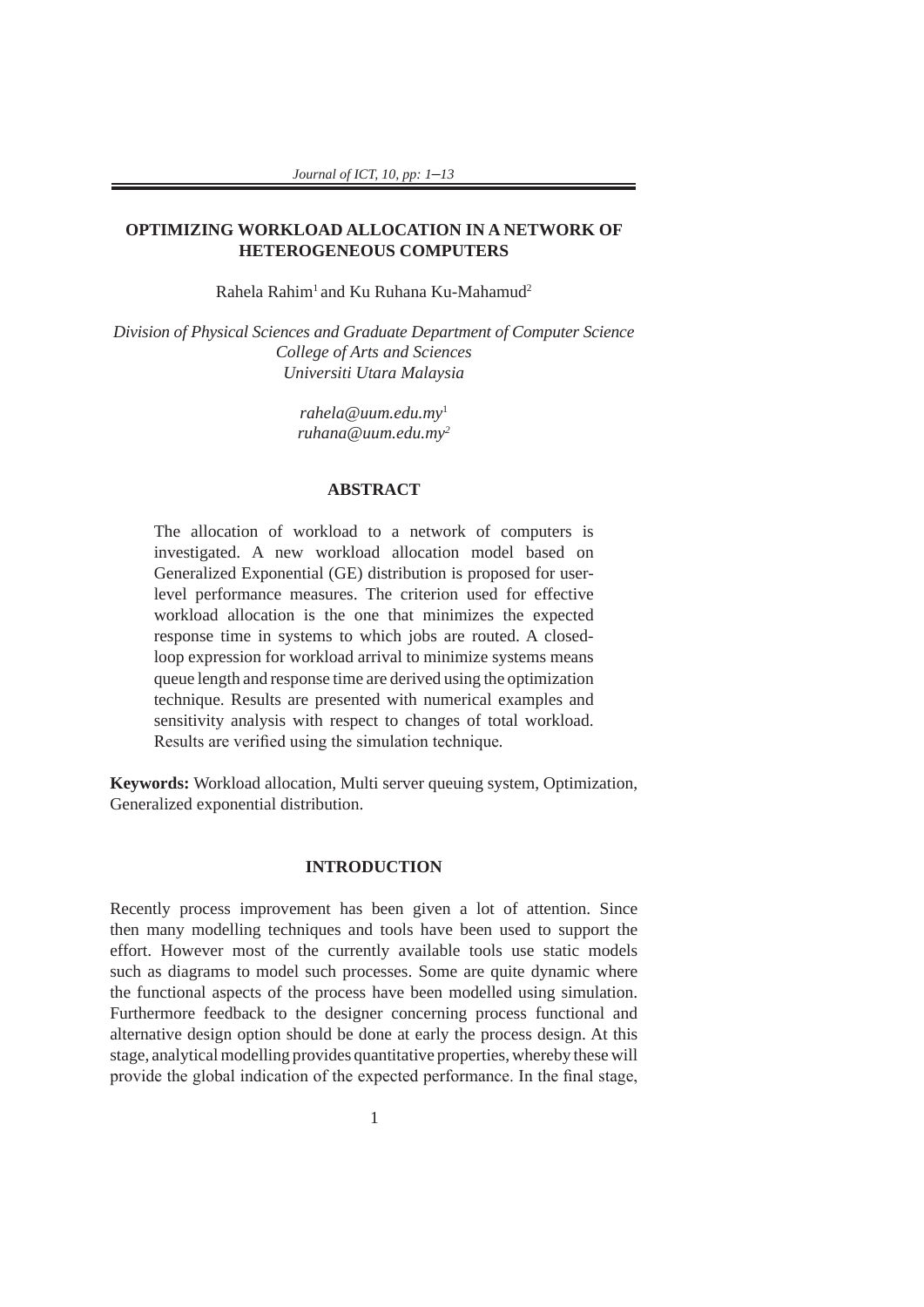more accurate predictions may be required to fine-tune the designs; therefore, the analytical modelling proposed here is at the highest abstraction level of the process design, i.e. to get the initial idea on the process performance.

In this paper, we stress the quantitative measures of the processes in a network of computers to those of the concurrent discrete-event system. Based on this, we show that by using quantitative modelling, arrival to computers can be reallocated to get optimal performance measures. We focus on the issue of job allocation in a network of computers where different computers have different job processing times. The optimization criterion studied here is to minimize the expected job-response time in the systems to which jobs are allocated. Jobs arrive at a scheduler that allocates jobs to the computers according to a pre-calculated arrival rate using the optimization method.

### **RELATED WORK**

The problem of workload allocation is common to a variety of communication systems especially when it involves a network of computers. Workload allocation seeks to allocate job arrival among computers as evenly as possible. In a parallel setting, where jobs may have many possible paths at the job's scheduler, the job allocation problem is of interest. For each job entering the scheduler, a path is assigned to optimize the allocation of workload. Many studies considered developing a closed-loop expression for service rate (Hsiao & Lazar, 1990; Harrison & Patel, 2000; Gunther, 2000), and studies concerned with optimizing the allocation based on the total arrival rate at the service centers are quite recent (Rahim & Ku-Mahamud, 2006; 2008). For networks of computers, the workload-allocation problem is of particular interest, since there are several ways to affect the distribution of workload among computers. In general, network traffic is assumed exponentially distributed (Gelenbe  $\&$ Mitrani, 1980; Bennani & Menasc´e, 2005). The general exponential (GE) distributions for traffic arrival and service time have been considered (Rahim & Ku-Mahamud, 2002; 2006; 2008; 2010), as these types of distribution posses flexible parameters.

Queueing network models have been recognized as powerful tools for evaluating the performance of computer systems (Allen, 1990; Smith & Williams, 2001) and the communication network (Lazar, 1982; Koavatsos & Othman, 1989a; 1989b; Koole, 1999; Boxma, 1995). These analytical models have become very important tools for predicting the behaviour of new designs or proposed changes to existing systems (Koavatsos, 1985; Menasce & Almeida, 2000; Urgaonkar, Pacifici, Shenoy, Spreitzer & Tantawi, 2005). Most queueing network models are used either by making assumptions to assure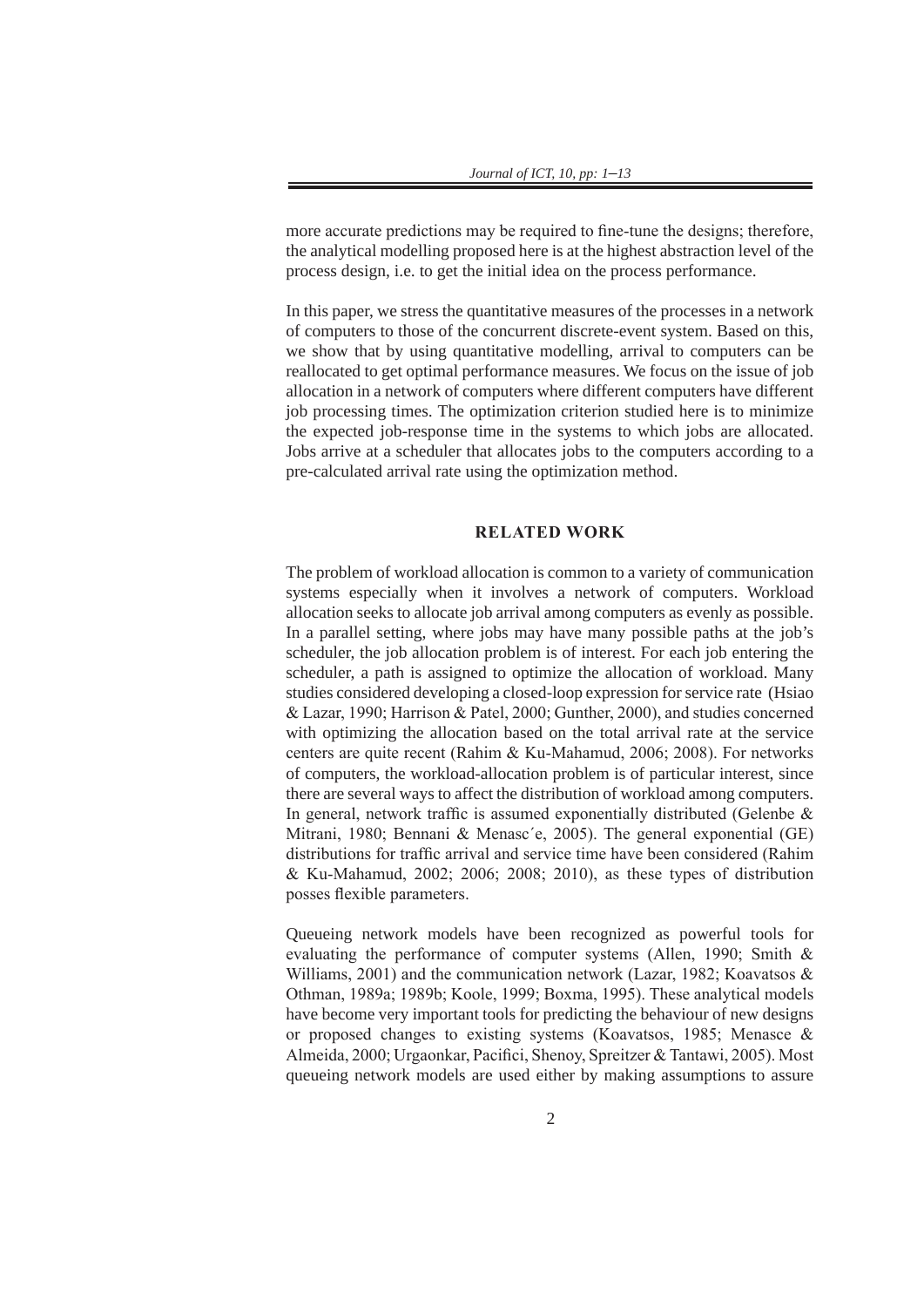*Journal of ICT, 10, pp: 1*–*13*

exact numerical solution or by employing approximate methods (Kobayashi, 1974; Lazar, 1983; Koavatsos & Othman, 1989b). The control of arrivals to a network of queues with the objective of maximizing throughput subject to a response-time constraint has been considered (Kleinrock, 1975; Ross & Yao, 1991; Combe & Boxma, 1991; Hsiao & Lazar, 1991). A throughput time-delay function based on an optimality criterion has been developed (Kleinrock, 1975; Hsiao & Lazar, 1991) where the arrival that maximizes the throughput under the constraint of the average response time will not exceed a preassigned value. Then Ku-Mahamud, (1993) continued with the problem of random routing. All these literature have been devoted to the probabilistic analysis of the queueing system; their optimization is somewhat lagging behind. Only recently, optimization problems related to the network of queues have been studied for instance by Lazar (1981; 1984), Tantawi and Towsley (1985), Harrison and Patel (1992), Koole (1999), Liu (1999), Jongh (2002), Srikant (2004), Felegyhazi and Hubaux (2006), and Rahim, Ibrahim, Syed Yahaya and Khalid (2010). Most of the studies focus on reducing the amount of waiting time in a system with several servers either parallel or serial. However none of the studies consider the impact of jobs inter-arrival and service-time variation (CV's) in modelling the systems performance. Without considering the effect of variation in measuring, systems performance may lead to inaccurate results. This has somehow motivated this study, that is, to develop a predictive analytical model which can optimize the systems performance and consider data variation.

### **MULTISERVER QUEUEING SYSTEM MODEL**

When several users compete for the use of a common resource, the limited capacity of the resource can give rise to congestion, hence queueing is a common phenomena. Queueing occurs normally when the demand exceeds the service capacity of the resource and even when the otherwise occurs. This is due to the fact that the inter-arrival times of the users, and their required service times, are generally not fixed; therefore, a mathematical model of congestion phenomena represents the inter-arrival and the service-times of the users by random variables. The Queueing Theory is devoted to the description, analysis and optimization of such a queueing system (Lazar, 1981). It focuses on a few key performance measures, like queue lengths and waiting times. Due to the stochastic nature of the arrival and service processes, and of the routing process of jobs through a network of queues, the main performance measures are also random variables. With this in mind we use the multiplequeue multiple server model to represent a central job routing system which is shown in Figure 1.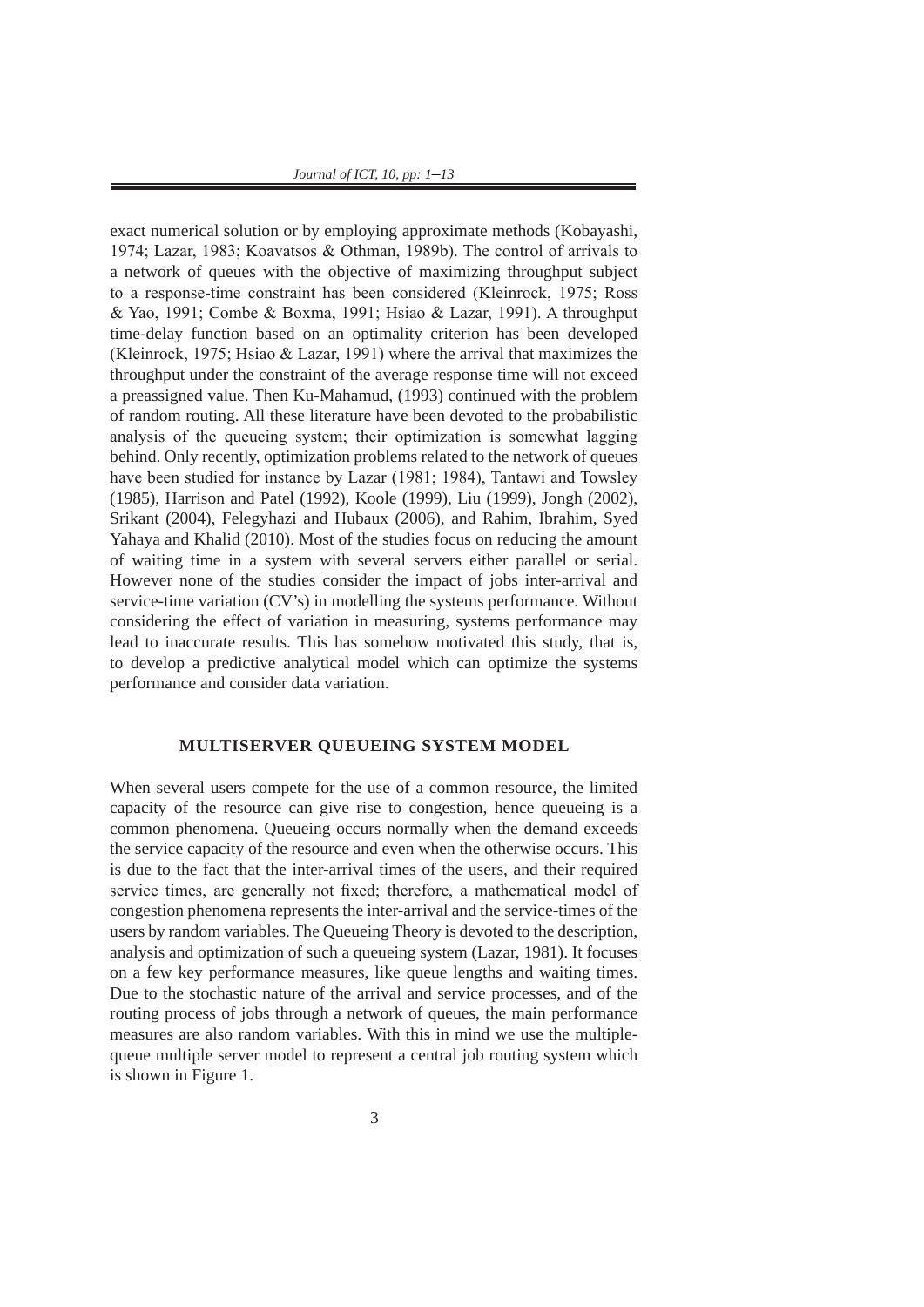In using this model, hardware resources are represented by service centers at which jobs queue and which jobs queue and which jobs queue and which jobs queue and which jobs queue and which jobs queue and which jobs queue a In using this model, hardware resources are represented by service centers at which jobs queue and compete for service. The workload is modelled as a at which jobs queue and complete for service. The workload is inducted as a single stream of jobs (file request), with total arrival  $\phi$ . Each newly-arrived job, is assigned to computer *i* according to a new arrival rate  $\lambda_i$  which is a fraction of the total arrivals. We consider the set of computers to be heterogeneous as this is common in real systems and also it can be generalized to homogeneous servers. In the context of general queueing network models, the generalized exponential (GE) distributional model is of the form; of the total affixats. We consider the servers. In the context of general queling network models, the generalized

$$
f_{s}(t) = \left[\frac{C^{2}-1}{C^{2}+1}\right]u_{0}(t) + \frac{4\mu}{\left(C^{2}+1\right)^{2}}\exp\left[\frac{-2\mu t}{C^{2}+1}\right], \qquad t \ge 0
$$
\n(1)

Where  $\mu$  is the mean service rate, *C* is the coefficient of variation and  $u_0(t)$  is the unit impulse function, which has been used to represent the inter errival the unit impulse function, which has been used to represent the inter-arrival and service-time distributions. This model is robust and versatile due to it memoryless properties and has been shown to maximize the entropy function subject to mean value constraints. Furthermore it can be shown that the exact mean  $\frac{1}{10000}$ mean number of jobs in the GE/GE/1 queue as given by Liu (1999): memoryless properties and has been shown to maximize the entropy function<br>subject to mean value constraints. Furthermore it can be shown that the exact subject to mean value constraints. Furthermore it can be shown that the exact mean number of jobs in the GE/GE/1 queue as given by Liu  $(1999)$ :  $\frac{1}{2}$  $\frac{1}{\sqrt{2}}$  is can be shown that the exact mean number of  $\frac{1}{\sqrt{2}}$ 

$$
L = \frac{\rho}{2} \left( 1 + \frac{C_a^2 + \rho C_s^2}{1 - \rho} \right), \quad \text{for} \quad \frac{1 - C_a^2}{1 - C_s^2} \le \rho < 1 \tag{2}
$$

where  $c_a^2$ ,  $c_s^2$  are the squared coefficients of variation for the inter-arrival and service-time distributions (CV's) respectively. This means the queue length function will be used as an objective in the optimization model. optimization model. where  $c_a^2$ ,  $c_s^2$  are the squared coefficients of variation for the inter-arrival and

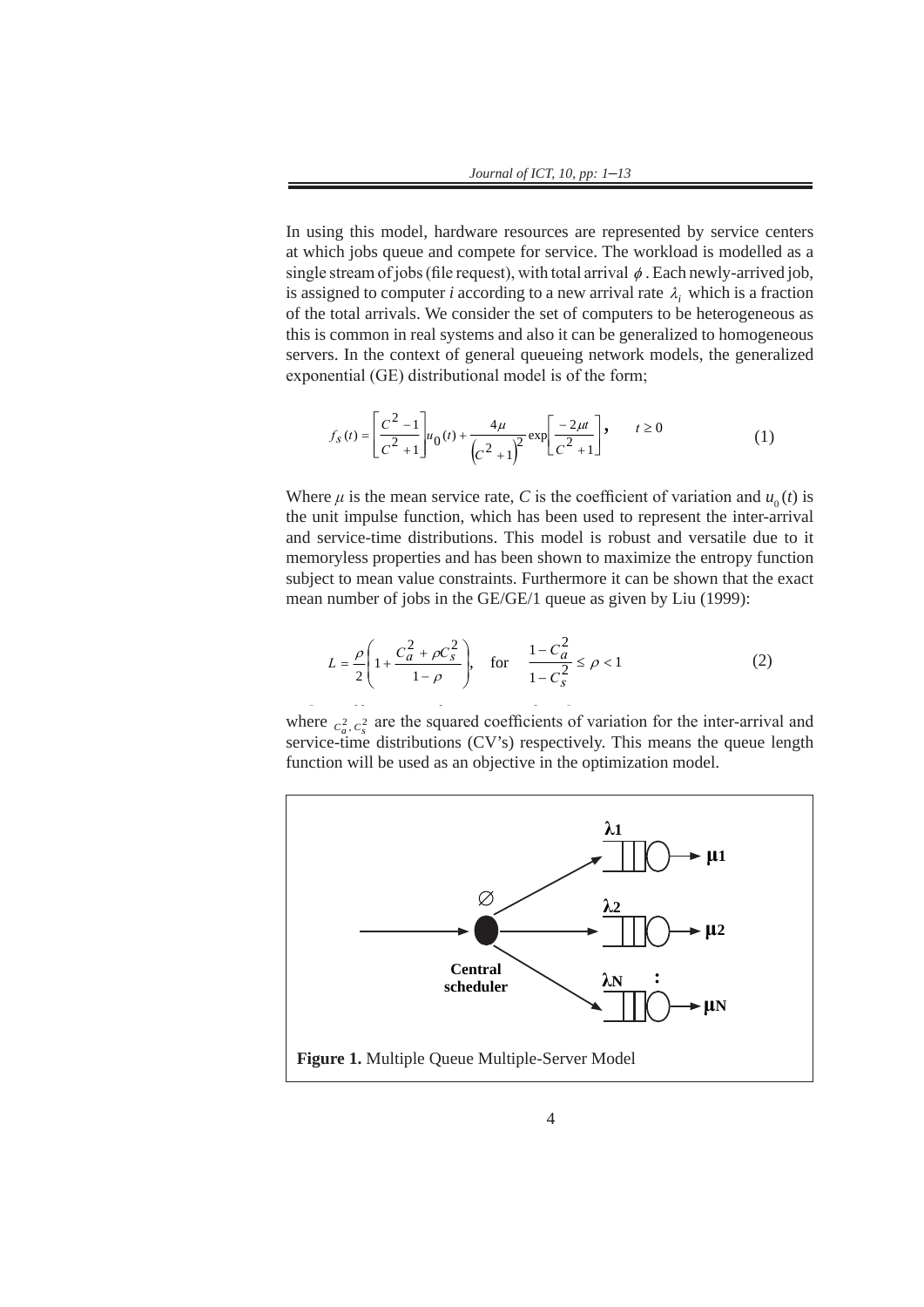# **OPTIMIZATION MODEL USING GENERALIZED EXPONENTIAL (GE) DISTRIBUTION**

In this section, a workload allocation model for the GE type distribution system In this section, a workload allocation model for the GE type distribution system<br>is proposed. In this case, an optimization problem of the queueing system can be generalized to a number of arrival and service distributions by configuring the value of coefficient of variation for inter-arrival and service time.

We formulated an optimization problem of the N GE/GE/1 queueing system as below: *N*  $W_0$  formulat P1 Min  $\frac{1}{2}$   $\frac{1}{2}$   $\frac{1}{2}$   $\frac{1}{2}$   $\frac{1}{2}$   $\frac{1}{2}$   $\frac{1}{2}$   $\frac{1}{2}$   $\frac{1}{2}$   $\frac{1}{2}$   $\frac{1}{2}$   $\frac{1}{2}$   $\frac{1}{2}$   $\frac{1}{2}$   $\frac{1}{2}$   $\frac{1}{2}$   $\frac{1}{2}$   $\frac{1}{2}$   $\frac{1}{2}$   $\frac{1}{2}$   $\frac{1}{2}$   $\frac{1}{2}$  as below:

P1 Min  $\mathbf{p}$  minimal matrix  $\mathbf{p}$ P1 Min  $21$  Min *i M*in **11** *M*  $\mathbf{D1}$   $\mathbf{M}_{in}$ *<i>i*  $\overline{L}$  *i*  $\overline{L}$  *i*  $\overline{L}$  *i*  $\overline{L}$  *i*  $\overline{L}$  *i*  $\overline{L}$  *i*  $\overline{L}$  *i*  $\overline{L}$  *i*  $\overline{L}$  *i*  $\overline{L}$  *i*  $\overline{L}$  *i*  $\overline{L}$  *i*  $\overline{L}$  *i*  $\overline{L}$  *i*  $\overline{L}$  *i*  $\overline{L}$  *i*  $\overline{$ 

$$
\sum_{i=1}^{N} L_i = \sum_{i=1}^{N} D_i \left( \frac{\lambda_i \beta_i}{1 - \lambda_i \beta_i} \right) \left( \lambda_i \left( \frac{C_{si}^2 - 1}{2} \right) + \frac{C_{ai}^2 + 1}{2} \right) \tag{3.1}
$$

$$
s.t
$$

$$
\text{s.t} \quad \sum_{i=1}^{N} \lambda_i = \phi \tag{3.2}
$$

$$
0 \le \lambda_i \le \frac{1}{\beta_i}, \quad i = 1, ..., N.
$$
 (3.3)

$$
\lambda_i \ge 0 \tag{3.4}
$$

$$
\beta_i \ge 0 \tag{3.5}
$$

where  $\rho = \frac{\lambda}{\rho}$  and  $=\frac{\lambda}{\pi}$  and  $\mu$ where  $\rho = \frac{\lambda}{\rho}$  and  $\beta = \frac{1}{\rho}$  $\mu$  $ho = \frac{\lambda}{\rho}$  and  $\frac{\lambda}{\phantom{1}}$  and  $\beta = \frac{1}{\phantom{1}}$ 

Problem P1 allows an analytical solution. Using Lagrange multiplier techniques we obtain with  $\delta$  the Lagrange multiplier, the following first order Kuhn-Tucker constraints:

We formulated an optimization problem of the N GE/GE/1 queueing system  
\nas below:  
\nP1 Min  
\n
$$
\sum_{i=1}^{N} L_i = \sum_{i=1}^{N} p_i \left( \frac{\lambda_i \beta_i}{1 - \lambda_i \beta_i} \right) \left( \lambda_i \left( \frac{C_0^2 - 1}{2} \right) + \frac{C_0^2 + 1}{2} \right)
$$
\n(3.1)  
\n5.1  
\n
$$
\sum_{i=1}^{N} \lambda_i = \phi
$$
\n(3.2)  
\n0  $\leq \lambda_i \leq \frac{1}{\beta_i}$ ,  $i = 1,..., N$ .  
\n(3.3)  
\n $\lambda_i \geq 0$ \n(3.4)  
\n $\beta_i \geq 0$ \n(3.5)  
\nwhere  $\rho = \frac{\lambda}{\mu}$  and  $\beta = \frac{1}{\mu}$   
\nProblem P1 allows an analytical solution. Using Lagrange multiplier  
\ntechriques we obtain  $\lambda_i$ , *g* the Lagrange multiplier, the following first order  
\nKuhn-Tucker constraints:  
\n
$$
\frac{d}{d\lambda_i} \left\{ p_i \left( \frac{\lambda_i \beta_i}{1 - \lambda_i \beta_i} \right) \left( \lambda_i \left( \frac{C_0^2 - 1}{2} \right) + \frac{C_0^2 + 1}{2} \right) \right\} = \delta
$$
  
\n $i = 1,..., N$ .  
\n(3.6)  
\n
$$
\sum_{i=1}^{N} \lambda_i - \phi = 0
$$
\n(3.7)

$$
\sum_{i=1}^{N} \lambda_i - \phi = 0 \tag{3.7}
$$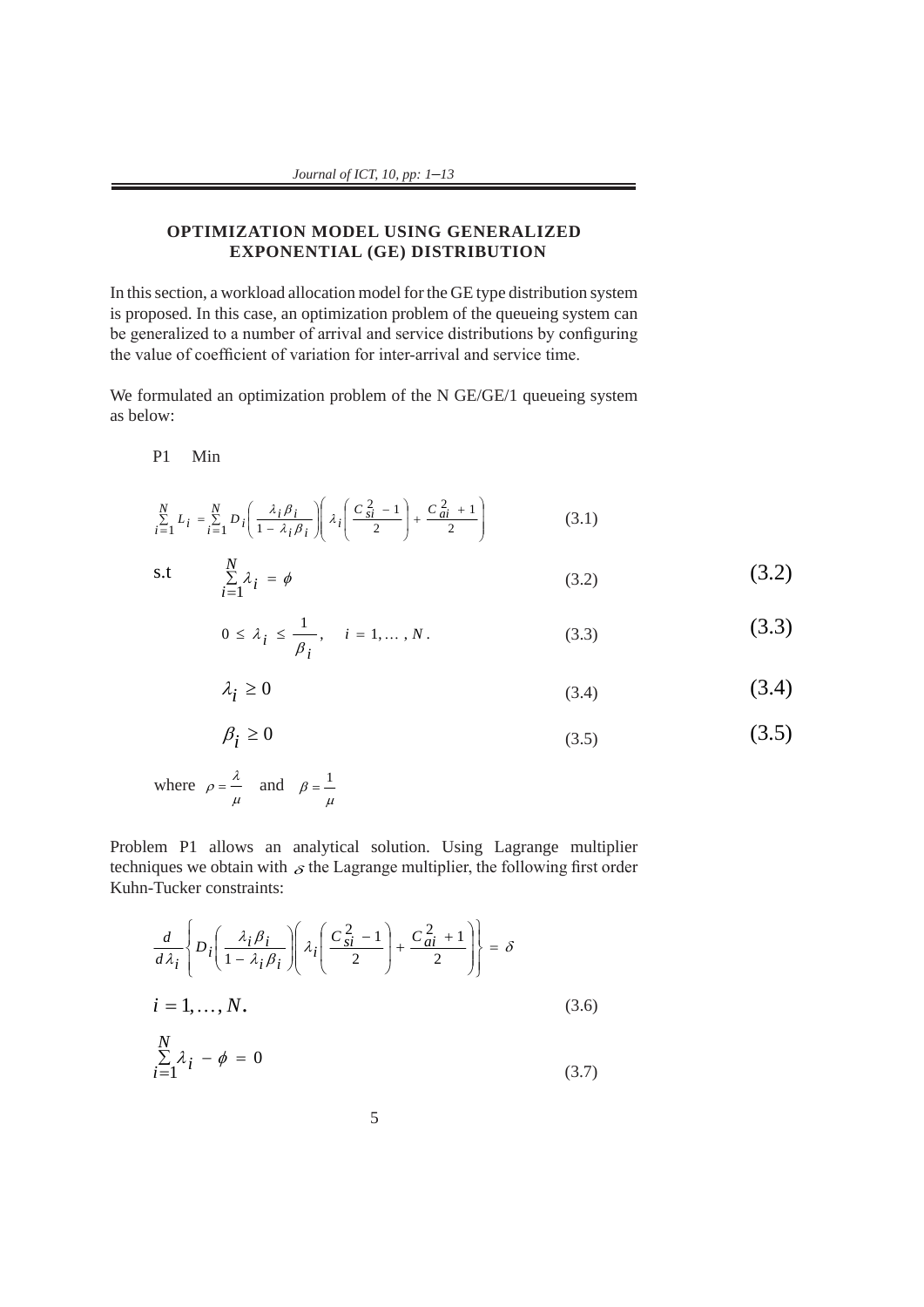From (3.6) we find the unique optimal values

$$
\lambda_i^* = \frac{1}{\beta_i} \left( 1 - \left( \frac{c_{si}^2 + c_{ai}^2}{c_{si}^2 - 1 + \frac{2}{\beta_i} \delta} \right)^{1/2} \right)
$$
(3.8)

and the Lagrange multiplier is derived by solving the constraint equation below:  $\sum_{n=1}^{\infty}$  below:

$$
\sum_{i=1}^{N} \frac{1}{\beta_i} \left( 1 - \left( \frac{c_{si}^2 + c_{ai}^2}{c_{si}^2 - 1 + \frac{2}{\beta_i} \delta} \right)^{1/2} \right) = \phi
$$
\n(3.9)

When  $C_{ai}$  and  $C_{si}$  the GE workload expression is reduced to the N-M/M/1 model.  $D_i$  is the cost associated with having one job in queue and for simplicity we assign the value of 1. we assign the value of 1. when  $C_{ai}$  and  $C_{si}$  the GE workload expression is reduced to the N-M/M/1 model. *D* is the cost associated with having one job in queue and for simplicity

#### **COMPUTATIONAL RESULTS**

In this section, numerical results are presented to assess the credibility of the GE distribution used. For result validation, simulation models were developed to simulate the proposed arrival and service rate. The mean queue length and the mean response time obtained using simulation were compared with the mean testing device the means of and the mean response time obtained using simulation were compared with the means of and the mean response of an and results obtained using the proposed analytical model. Two configurations are results obtained using the proposed analytical model. Two configurations are shown. For the first configuration, the service rate of the tasks is assumed to be:  $\mathcal{C}$  configuration, the service rate of the tasks is assumed to be: In this section, numerical results are presented to assess the credibility of the credibility of the compared with the General view of the General view of the General view of the General view of the General view of the Gen

$$
\mu_1 = 3
$$
,  $\mu_2 = 4$ ,  $C_{a_1} = 0.5$ ,  $C_{a_2} = 0.3$ ,  $C_{s_1} = 0.2$ ,  $C_{s_2} = 0.4$ .

For the second configuration, the service rate of the tasks is assumed to be: For the second configuration, the service rate of the tasks is assumed to be: 2 1 2 1

$$
\mu_1 = 3
$$
,  $\mu_2 = 4$ ,  $C_{a_1} = 0.1$ ,  $C_{a_2} = 0.2$ ,  $C_{s_1} = 0.4$ ,  $C_{s_2} = 0.3$ .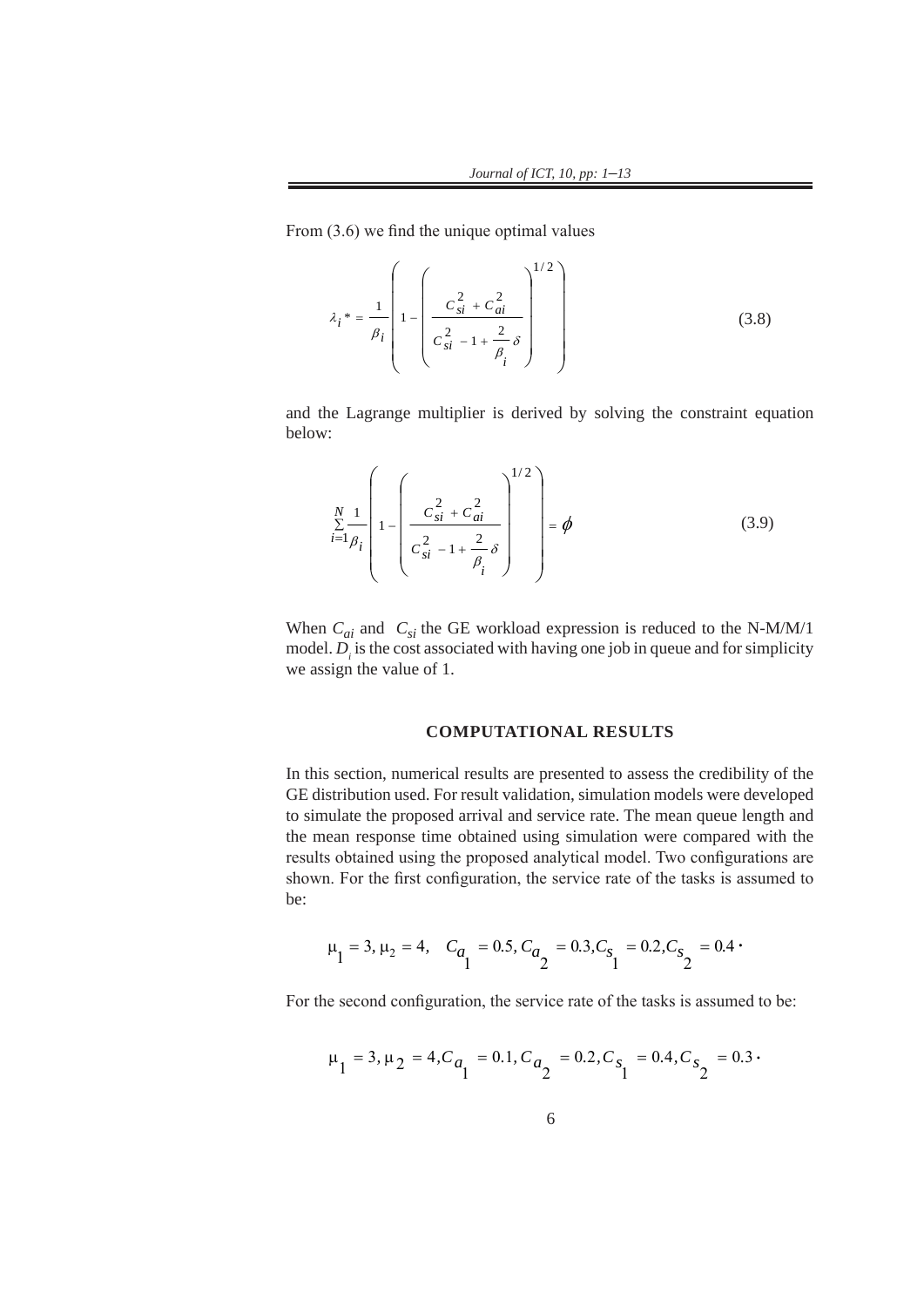Table 1

**Data set**

Results of the Proposed and Classical Approaches of Queuing System Mean *Queue Length, W : Mean Response Time* 0.9 0.5 **m**<br>V<br>—

| Classical   |           | Proposed |            | Classical |       | Proposed |       |
|-------------|-----------|----------|------------|-----------|-------|----------|-------|
| $\lambda$ , | $\lambda$ | λ,       | $\lambda,$ | L         | W     | L        | W     |
| 1.6         | 2.1       | 1.578    | 2.122      | 1.158     | 0.313 | 1.153    | 0.312 |
| 1.8         | 2.4       | 1.776    | 2.424      | 1.47      | 0.35  | 1.465    | 0.349 |
| 2.0         | 2.7       | 1.981    | 2.719      | 1.896     | 0.403 | 1.891    | 0.402 |
| 2.2         | 2.9       | 2.15     | 2.95       | 2.396     | 0.47  | 2.377    | 0.466 |
| 2.4         | 3.2       | 2.367    | 3.233      | 3.36      | 0.6   | 3.342    | 0.597 |
| 2.6         | 3.4       | 2.544    | 3.456      | 4.86      | 0.81  | 4.775    | 0.796 |



Result **Figure 2.** Performance Improvement of Mean Queue Length Simulation

t Figure 3. Analytical Versus for a Dual GE/GE/Queuing System

1 2 3 4 5 6

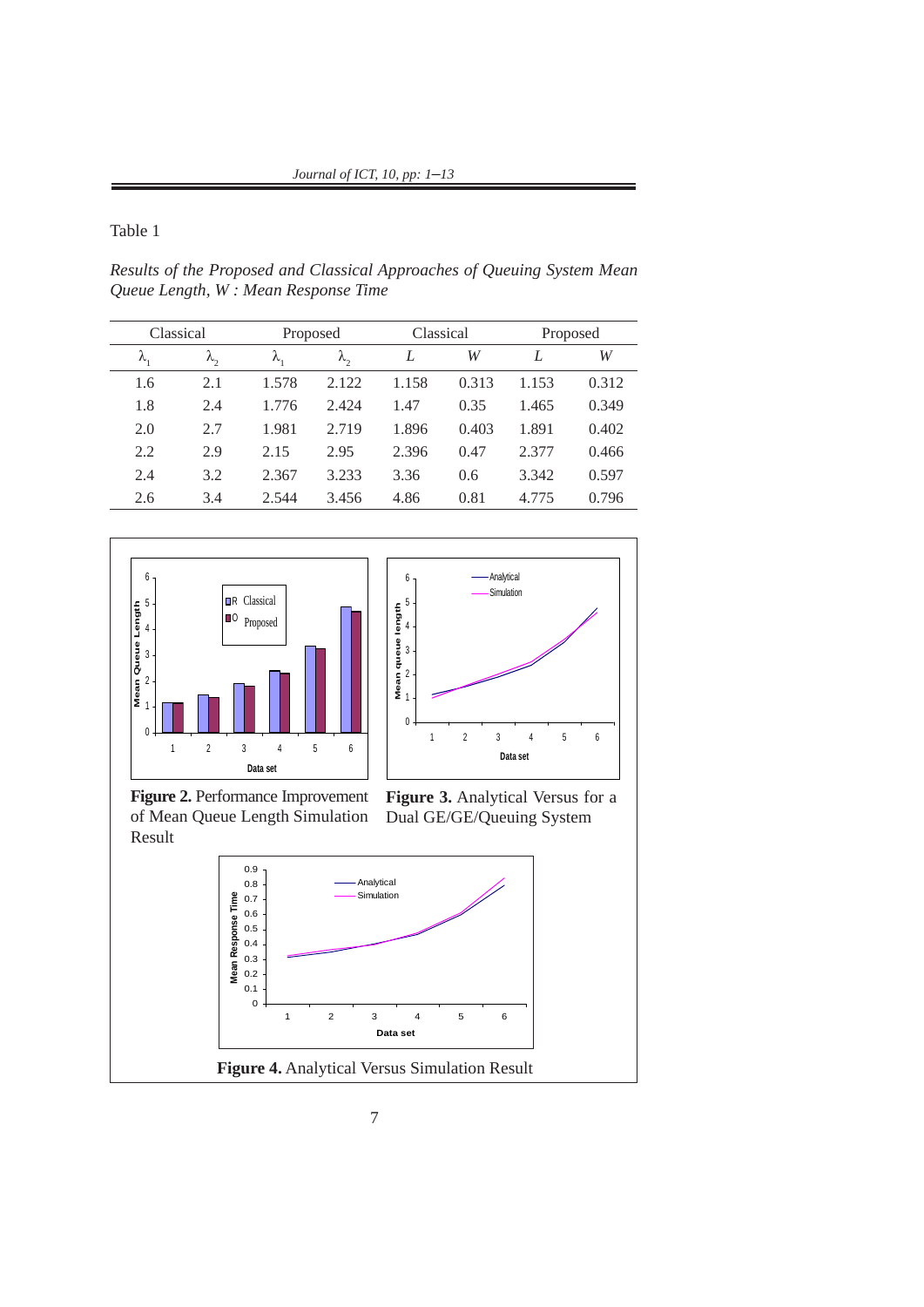*Journal of ICT, 10, pp: 1–13* 0  $10, 1$ 



Table 2

| Classical     |             | Proposed    |           | Classical |       | Proposed |       |
|---------------|-------------|-------------|-----------|-----------|-------|----------|-------|
| $\lambda_{1}$ | $\lambda$ , | $\lambda$ , | $\lambda$ | L         | W     | L        | W     |
| 1.6           | 2.1         | 1.465       | 2.235     | 0.906     | 0.245 | 0.897    | 0.212 |
| 1.8           | 2.4         | 1.698       | 2.502     | 1.14      | 0.27  | 1.132    | 0.253 |
| 2.0           | 2.7         | 1.931       | 2.769     | 1.455     | 0.31  | 1.449    | 0.298 |
| 2.2           | 2.9         | 2.117       | 2.983     | 1.82      | 0.357 | 1.805    | 0.342 |
| 2.4           | 3.2         | 2.35        | 3.25      | 2.52      | 0.45  | 2.507    | 0.446 |
| 2.6           | 3.4         | 2.536       | 3.464     | 3.599     | 0.6   | 3.539    | 0.598 |

Results of the Classical and Proposed Approaches of 2-GE/GE/1 Queuing *System* ts of the Classical and Proposed Approaches of 2-G

Further analysis for sample cases of a number of computers,  $N = \{3,4,5,6\}$ , are shown below.

A sample of parameters for three queueing system. A sample of parameters for three queueing system. A sample of parameters for three queueing system.

$$
\mu_i = (3,2,1) C_{ai} = (0.1,0.2,0.3) C_{si} = (0.2,0.3,0.1)
$$

A sample of parameters for four queueing system. A sample of parameters for four queueing system. A sample of parameters for four queueing system.

$$
\mu_i = (4,3,2,1) C_{ai} = (0.1,0.2,0.3,0.4) C_{si} = (0.2,0.4,0.3,0.1)
$$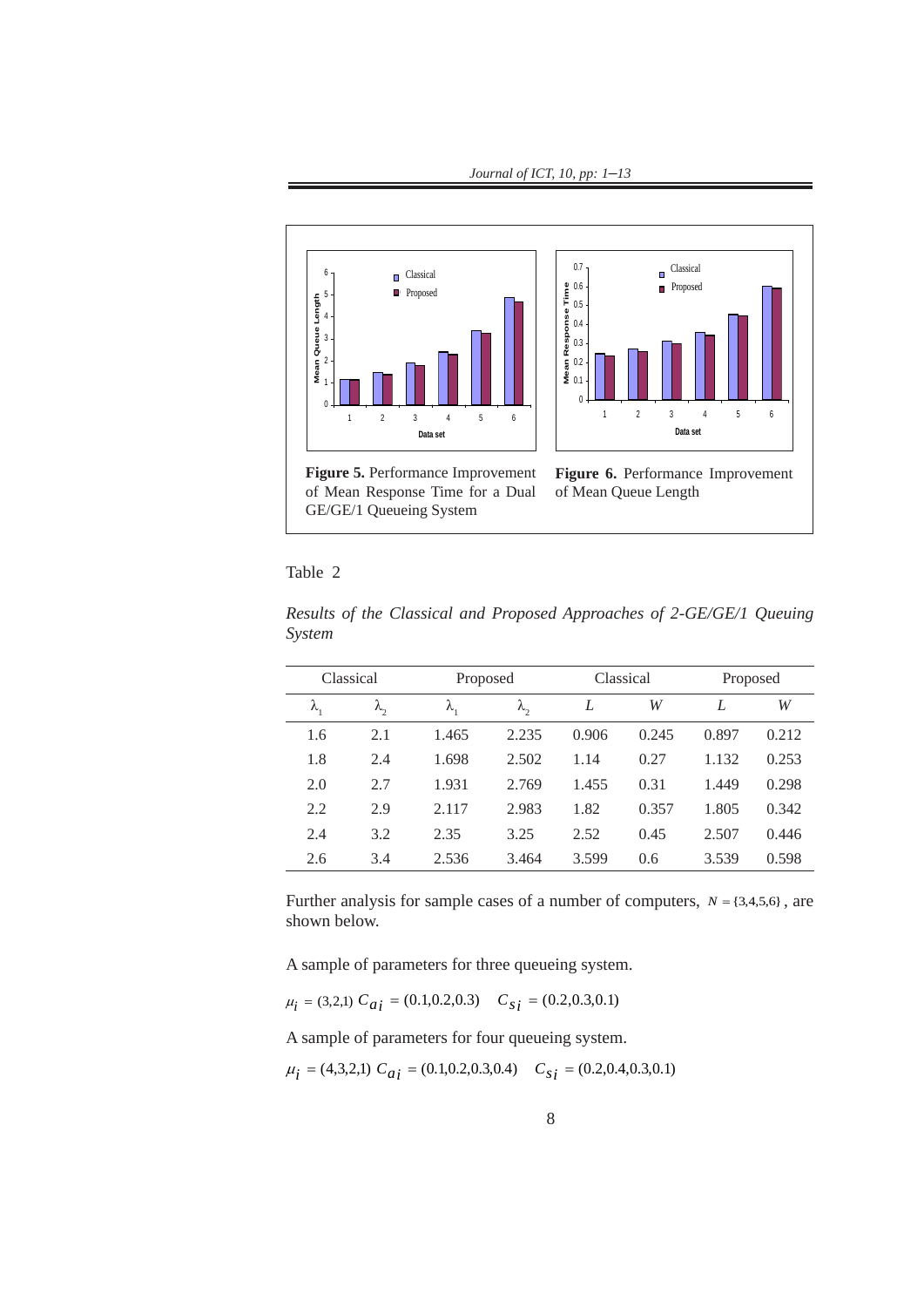A sample of parameters for five queueing system. A sample of parameters for five queueing system. A sample of parameters for five queueing system.  $\overline{A}$  sample of parameters A sample of parameters for five queu  $\blacksquare$ 

0.8

 $\mu_i = (5,4,3,2,1)$   $C_{ai} = (0.1,0.2,0.5,0.4,0.3)$   $C_{si} = (0.3,0.4,0.1,0.2,0.5)$  $\mu_i = (5,4,3,2,1) \cdot C_{ai} = (0.1,0.2,0.3,0.4,0.3) \cdot C_{Si}$ **Mean queue length** 1 t<br>(1 **Mean Queue Length**  $\mathbf{r}_i = (\mathbf{0})$  $l$ : **Mean Response Time**

A sample of parameters for six queueing system. A sample of parameters for six queueing system. A sample of parameters for six queueing system. A sample of parameters for six queueing system. 1 comple of perceptors for six quousing susta iipie of parameters for

> $\mu_i = (6,5,4,3,2,1) C_{ai} = (0.1,0.2,0.5,0.4,0.3,0.6) C_{si} = (0.6,0.3,0.4,0.1,0.2,0.5)$  $\cdots$   $\cdots$   $\cdots$   $\cdots$   $\cdots$   $\cdots$   $\cdots$   $\cdots$   $\cdots$   $\cdots$   $\cdots$   $\cdots$   $\cdots$   $\cdots$   $\cdots$   $\cdots$   $\cdots$   $\cdots$   $\cdots$   $\cdots$   $\cdots$   $\cdots$   $\cdots$   $\cdots$   $\cdots$   $\cdots$   $\cdots$   $\cdots$   $\cdots$   $\cdots$   $\cdots$   $\cdots$   $\cdots$   $\cdots$   $\cdots$   $\cdots$   $\cdots$



The analysis shows that a larger range for the service rates and CV's results in a greater percentage of improvements of our aggregate objectives. The result of the analysis for 2, 3, 4, 5 and 6 computers is summarized in Figure 10. The results clearly show that the mean queue length and the mean response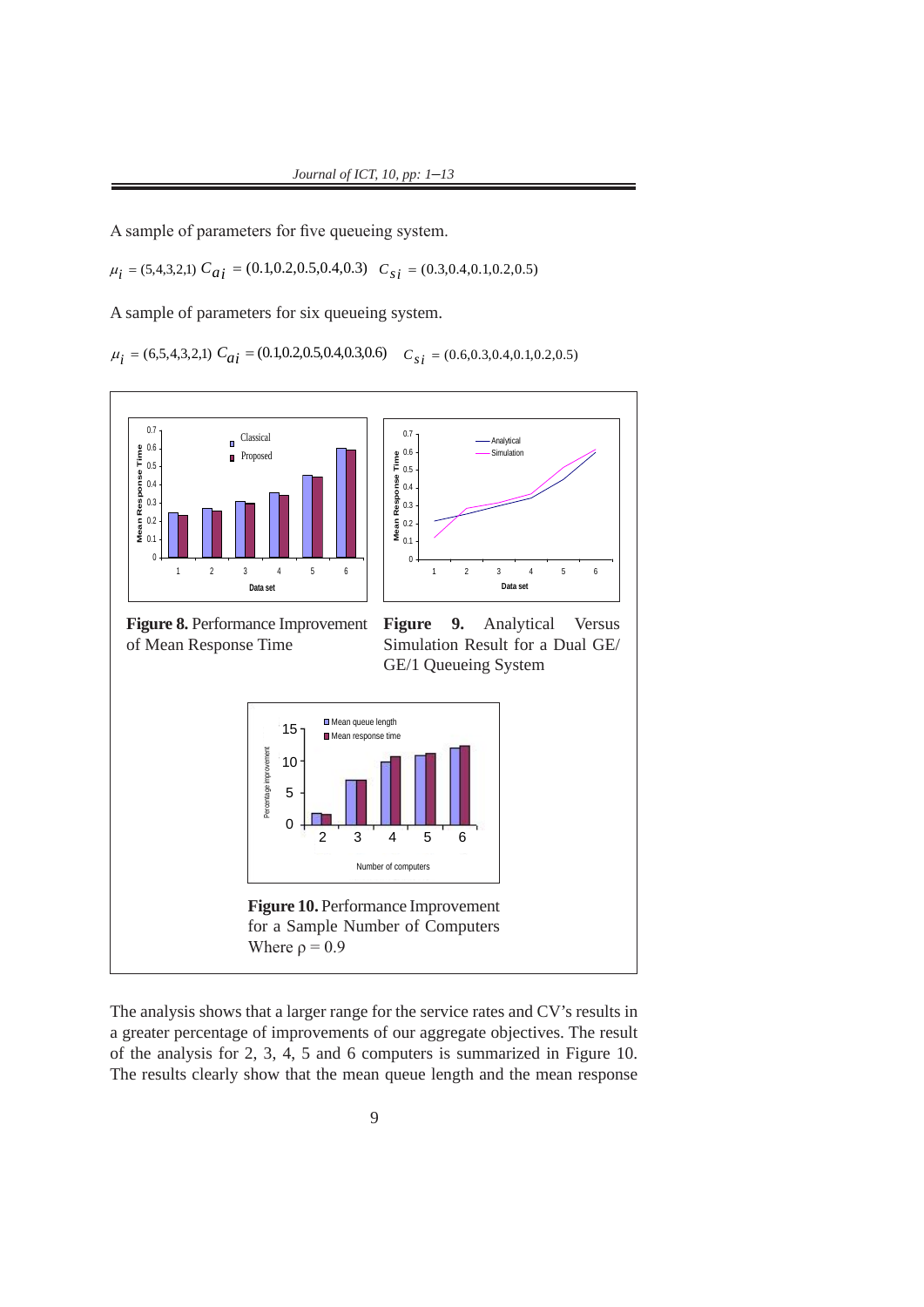*Journal of ICT, 10, pp: 1–13*

time have improved for a network of more than 3 computers. However this study requires more number of computers for results generalization. The improvement in the system's performance can be seen in Figures 2, 5, 6, and 8. From the result, we can conclude that the optimal arrival rate improved the queue's performance by reducing the mean number of jobs and the mean response time in the system. One factor to note here is the performance improvement is achieved by increasing the rate of arrival to task with a higher service rate and reducing the rate of arrival to task with a lower service rate. Simulation models were developed to validate the proposed analytical results. Similar generic data as used in the proposed analytical model was used in the simulation for model validation. The simulation results were obtained from the simulation models run at 500 replications using ARENA. The results of the proposed model were compared with the results from the simulation, which are depicted in Figures 3, 4, 7 and 9.

# **CONCLUSION**

In this paper, a new optimization model of allocating arrivals to a network of computers on Generalized Exponential arrival and service-time distribution has been proposed. A closed loop-expression to obtain the routing rate was constructed. An analytical model and simulation approaches were used to show that the classical queueing allocation of total arrivals among parallel systems with the same utilization rate does not provide an efficient performance result. A sample of results for up to six computers is shown to view the improvement. The GE distribution has been used as it could represent exponential and other general distributions. There are several directions to extend the applicability of this allocation model such as different performance objective functions, other arrival and service distribution and arrival with different types of jobs. These examples would involve interesting mathematical problems and could be the subject of future research.

# **REFERENCES**

- Allen, A. (1990). *Probability, statistics, and queuing theory with computer science applications* (2nd ed.). San Diego: Academic Press.
- Bennani, M. N., & Menasc´e, D. A. (2005). Resource allocation for autonomic data centers using analytic performance models. *IEEE, International Conference on Autonomic Computing,* 229–240.
- Boxma, O. (1995). Static optimization of queuing systems. *CWI Report*. BS-R 9302.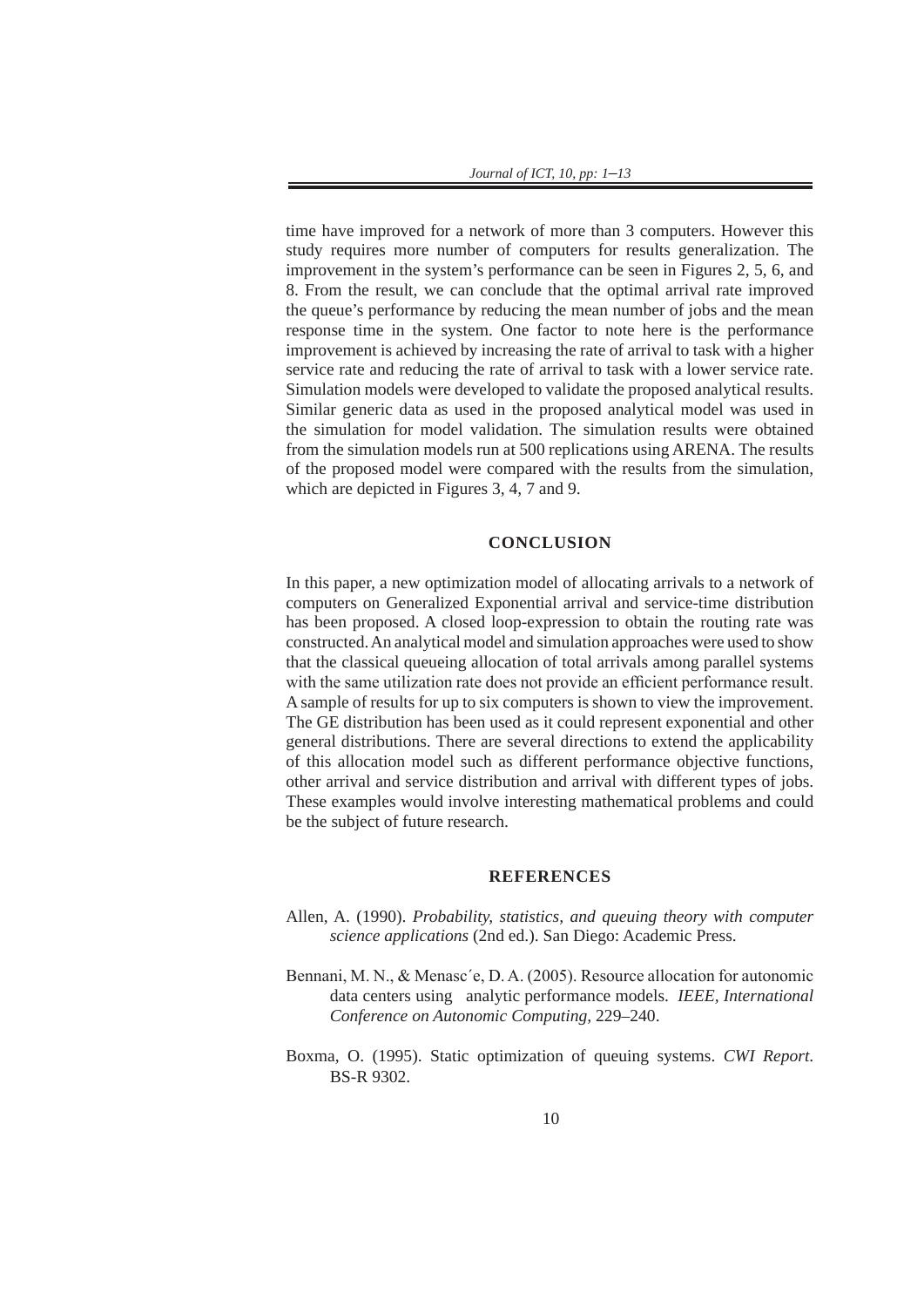- Harrison, P., & Patel, N. (1992), *Performance modeling of communication networks and computer architectures*. Addison-Wesley.
- Felegyhazi, M., & Hubaux, J. (2006), Game theory in wireless networks: A tutorial. *Technical Report LCA-REPORT-2006-002*. EPFL Switzerland.
- Gelenbe, E., & Mitrani, I. (1980). *Analysis and synthesis of computer systems*: London: Academic Press.
- Gunther, N. (2000). *The practical performance analyst.* McGraw-Hill.
- Hsiao, M., & Lazar, A. (1991). Optimal decentralized flow control of Markovian queuing networks with multiple controllers. *Performance Evaluation*, *13*(3),181–204.
- Hsiao, M., & Lazar, A. (1990). Optimal flow control of multiclass queuing networks with partial information. *IEEE Transaction on Automatic Control, 35*(7), 855–860.
- Jongh, J. (1999). Share scheduling in distributed system (Unpublished doctoral dissertation). Netherland: University of Technische.
- Kleinrock, L. (1975). *Queuing systems volume 1*: *Theory*. John Wiley.
- Kobayashi, H. (1974). Application of the diffusion approximation to queuing networks I: Equilibrium queue distributions. *Journal of the Association for Computing Machinery*, *21*(2), 316–328.
- Koole, G. (1999). On the static assignment to parallel servers. *IEEE Transactions on Automatic Control*, *44,* 1588–1592.
- Kouvatsos, D., & Othman, A. (1989a). Optimal flow control of end-to-end packet switched network with random routing. *IEE Proceedings-Computers and Digital Techniques*, *136*(2), 90–100.
- Kouvatsos, D., & Othman, A. (1989b). Optimal flow control of a G/G/1 queue. *International Journal of Systems Science*, *20* (2), 251–265.
- Kouvatsos, D. (1985). A maximum entrophy queue length distribution for a G/G/1 finite capacity queue. *Journal of ACM*, 224–236.

Menascé, D. & Almeida, V. (2000). *Scaling for e-business*. Prentice Hall.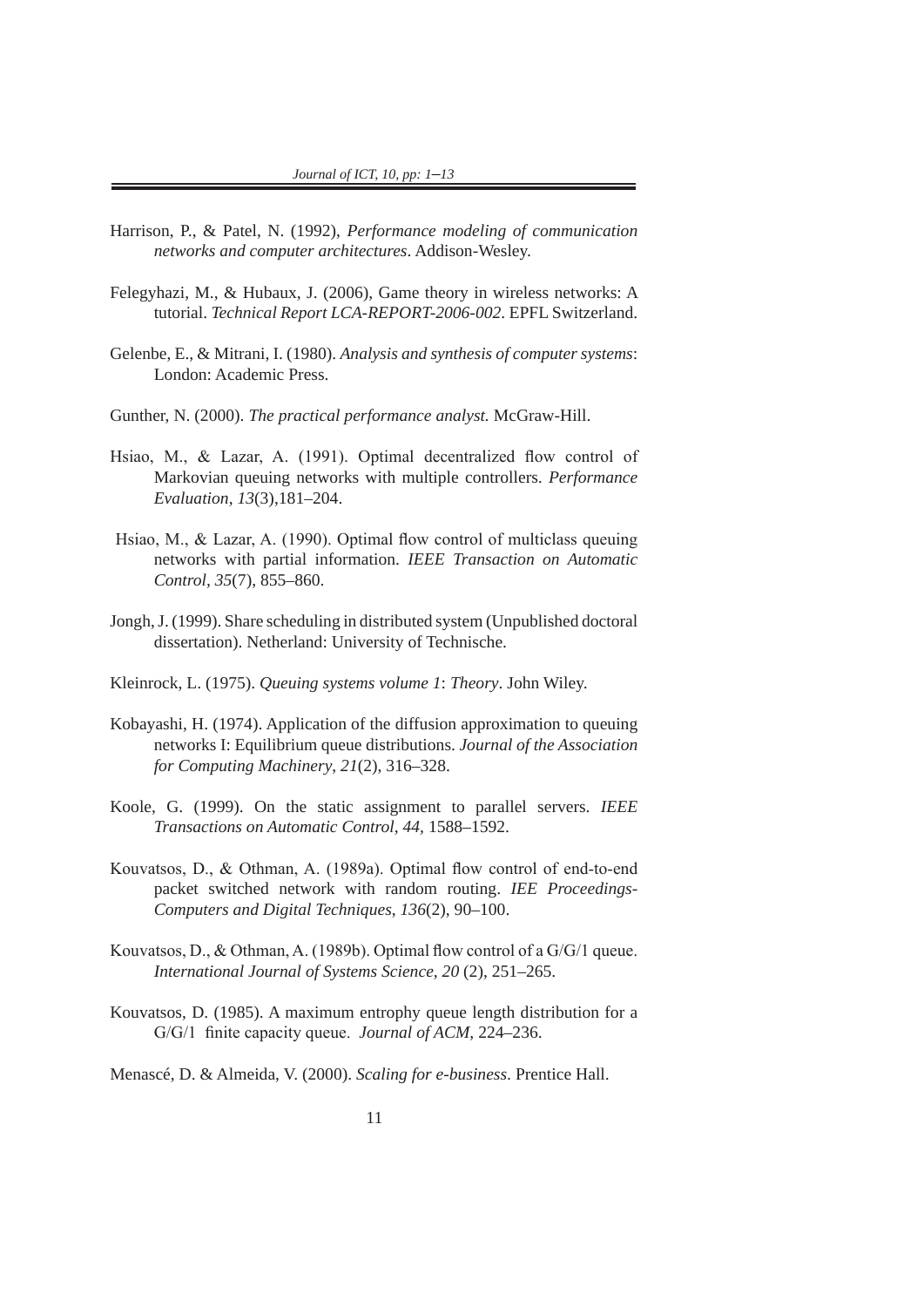- Ku-Mahamud, K. (1993). *Analysis and decentralized optimal flow control of heterogeneous computer communication network models* (Unpublished doctoral dissertation). Universiti Pertanian Malaysia.
- Lazar, A. (1982). Centralized optimal control of a Jacksonian network. *Proceedings of the 16th Annual Conference on Information Sciences and Systems,* 316–324.
- Lazar, A. (1981). Optimal control of an M/M/1 queue. In *Proceedings. 19th Allerton Conference on Communication, Control and Computing,* 279–289.
- Lazar, A. (1984). Optimal control of an M/M/m queue. *Journal of the Association for Computing Machinery, 31,* 86–98.
- Lazar, A. (1983). The throughput time delay function of an M/M/1 queue. *IEEE Transaction on Information Theory, 6,* 1001–1007.
- Liu, J. (1999) A multilevel load balancing algorithm in a distributed system. *Proceedings of the 19th Annual Conference on Computer Science,* 35–142.
- Rahim, R., Ku-Mahamud, K. R., & Othman, A. T. (2002). Performance modeling of e-procurement workflow using generalised stochastic petri net (GSPN). *The Journal of Information and Communication Technology*, *1*(1), 55–68.
- Rahim, R., & Ku-Mahamud, K. R. (2006). Analytical modeling and analysis of workload allocation in a network of service centers. *Jurnal Teknologi Maklumat dan Multimedia*, *3*(1), 17–26.
- Rahim, R., & Ku-Mahamud, K. R. (2008). Optimal workload allocation in a network of computers with single class job. *Journal of Modern Applied Science*, *2*(2) 101**–**107.
- Rahim, R., Ibrahim, H., Syed Yahaya, S. S., & Khalid, K. (2010). Measurement and analysis of web portal's performance: A case study in UUM. *Journal of Quality Measurement and Analysis*, *6*(2),17**–**22.
- Srikant, R. (2004). *The mathematics of internet congestion control*. Birkhouser.
- Tantawi, A., & Towsley, D. (1985). Optimal static load balancing in distributed computer systems, *Journal ACM*, *32*( 2), 445–465.